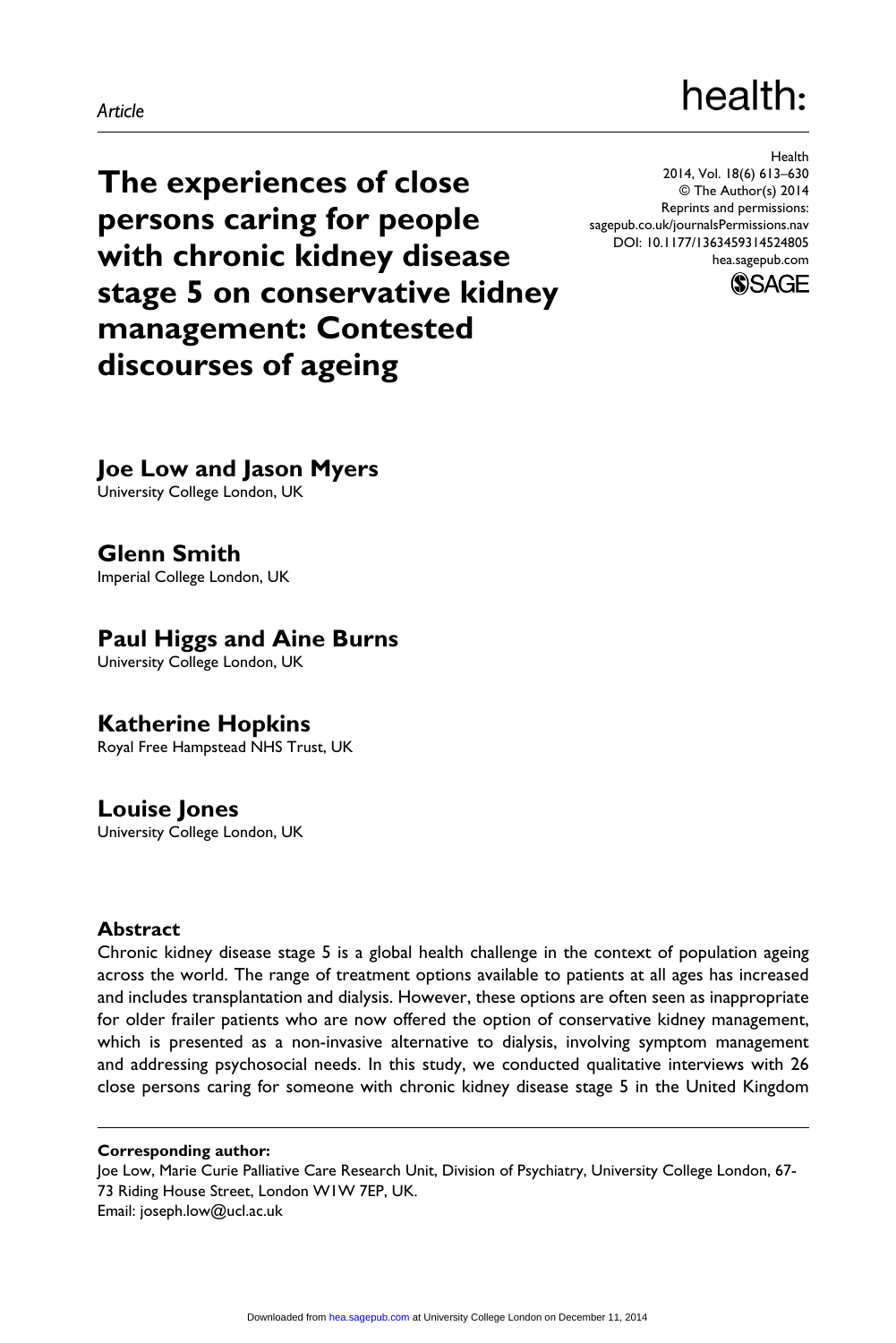to investigate how conservative kidney management interacted with implicit ideas of ageing, in both the experience of conservative kidney management and the understanding of the prognosis and future care of the kidney disease. Our findings highlighted participant confusion about the nature of conservative kidney management, which stems from an initial lack of clarity about how conservative kidney management differed from conventional treatments for chronic kidney disease stage 5. In particular, some respondents were not aware of the implicit palliative nature of the intervention or indeed the inevitable end-of-life issues. Although these findings can be situated within the context of communication failure, we would further argue that they also bring to the surface tensions in the discourses surrounding ageing and old age, drawing on the use of a 'natural' and a 'normal' paradigm of ageing. In the context of chronic kidney disease stage 5, more patients are being dialysed at older ages, but conservative kidney management is being advanced as a better option than dialysis in terms of quality of life and experience. However, in doing so, conservative kidney management implicitly draws on a notion of older age that echoes natural ageing rather than advocate a more interventionist approach. The role of discourses of ageing in the provision of treatments for conservative kidney management has not previously been acknowledged, and this article addresses this gap.

#### **Keywords**

chronic kidney disease, conservative kidney management, informal care, normal ageing, qualitative

# **Introduction**

The nature of ageing and of old age has become an important dimension for understanding health and illness in contemporary societies (Jones and Higgs, 2010). Once confined to the edges of health care and catered for by specialties such as geriatric medicine, the challenges and problems of individual longevity have forced mainstream biomedicine to have more contact with older patients and their problems. This has meant that services and procedures have had to adapt to this situation, but in doing so, implicit understandings of what was 'natural' about ageing have become challenged by what has become 'normal' about it (Pickard, 2011). Nowhere is this more clear than in the treatment of conditions such as chronic kidney disease (CKD), where there are now many older patients and questions about what kind of services are appropriate for them have become more salient. In this article, we argue that it is important to understand how the different discourses of natural and normal ageing influence the experiences and expectations of the 'close persons' providing care for a person with CKD with both physical and emotional support. We assert that such discourses not only situate their satisfaction with services provided for older people with CKD but also provide an additional perspective on these engagements, one not always evident when looking at patient and providers alone.

The discourses of ageing have been described as 'contested terrains' by Jones and Higgs (2010) who have argued that longstanding ideas of ageing and old age as a 'natural' process leading to death have been radically destabilised by what is now accounted for as 'normal' ageing. Not only is there greater longevity, but for many individuals, there is also better health at older ages (Costa, 2005). Citing the biogerontologist Tom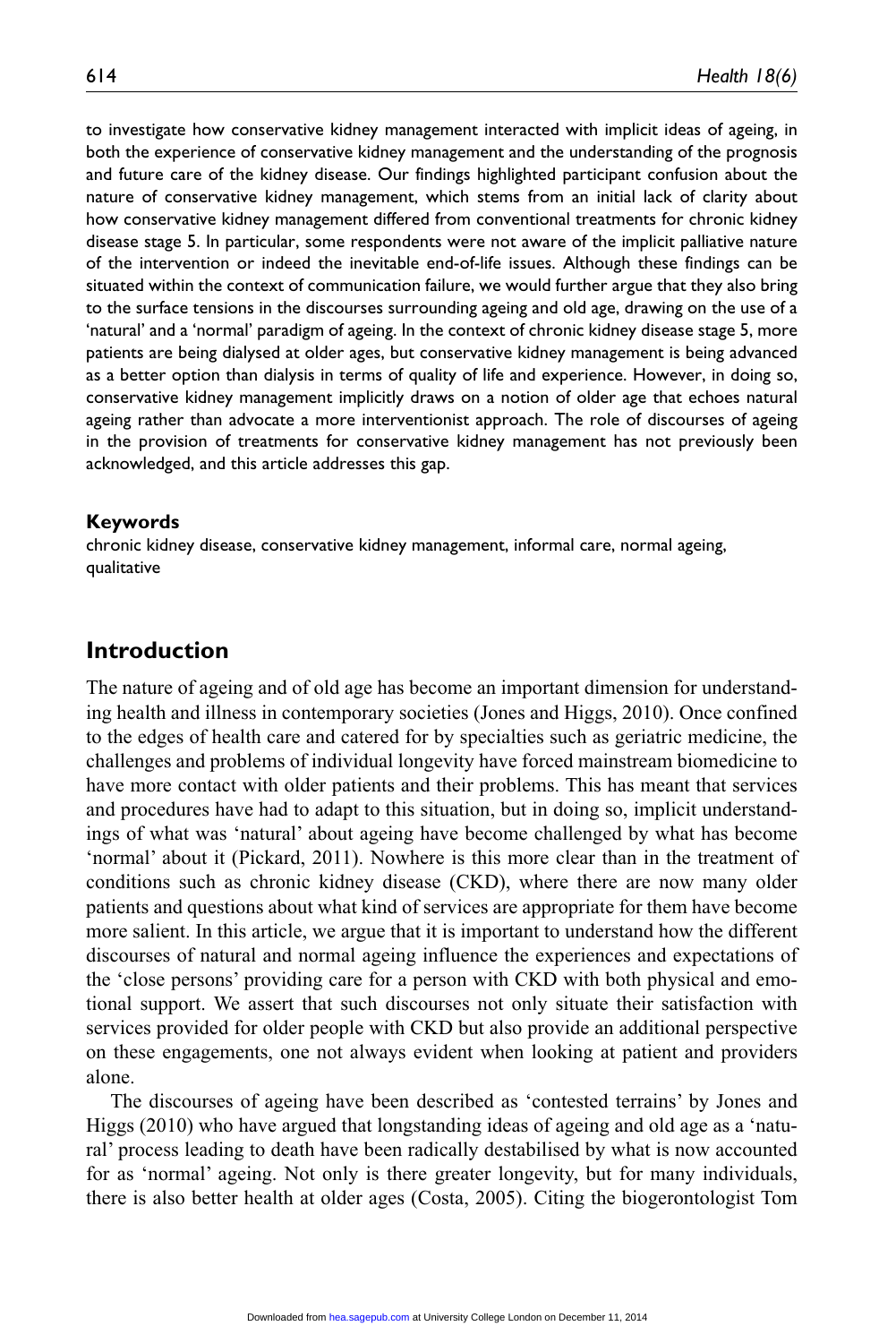Kirkwood, Jones and Higgs (2010) point out that not only has there been an extension of disability-free life but that many diseases and conditions that once had a poor prognosis for older people can now be the site of successful interventions (Kirkwood, 1999). Alongside this changing notion of what is normal in later life has come the imperative to continually push the boundaries of what is possible or expected from people at different ages. This can be in terms of lifestyle, exercise, or treatment. Consequently for Jones and Higgs (2010), these different discourses are indeed 'contested' with some writers such as Vincent (2009), arguing for a need to return to a normatively accepted idea of natural ageing, while others see this as both an impossible and retrograde step (Mykytyn, 2009). Nicholson et al. (2012) argue that the poor health of some very old people places them in a 'liminal' position, 'betwixt and between' active living and clinically recognised dying. It is within this context that our research into the experiences of close persons caring for people with CKD on conservative management is located.

CKD is establishing itself as a global health challenge in the light of global population ageing. The range of options now available to patients with CKD of all ages has greatly increased. From a biomedical perspective, those affected by CKD will experience a gradual deterioration in kidney function and may develop chronic kidney disease stage 5 (CKD5), clinically defined as a glomerular filtration rate (GFR) <15 mL/min/1.73 m<sup>2</sup> (Levey et al., 2007; The National End of Life Care Programme, 2008), where they will need renal replacement therapy (RRT) options such as dialysis and kidney transplantation if they are not to die. However, even at this stage, death is not inevitable as decline in renal function may be very slow and survival can be for many months to years. Within the field of nephrology (renal care), advances in biotechnology have seen improvements in the way that dialysis is delivered, and these have changed assumptions about age and status of older patients. When the first kidney dialysis outpatient unit was opened in 1963 in Seattle, USA, dialysis was rationed to people of working age (Blagg, 2007). Current technological advances now make it possible for dialysis to be made available to those who would have previously been seen as too old for the treatment. However, as dialysis is the only RRT option available to the majority of older patients with CKD5, given the extent of their comorbidities, it would now seem as if this option has become normalised.

At the same time, however, dialysis is a physically demanding treatment that might take a toll on some physically frail older people and may not necessarily lead to any improvement in survival or health-related quality of life (Carson et al., 2009; Murtagh et al., 2007; Smith et al., 2003). For this group of patients, the recent development of conservative kidney management (CKM) offers an alternative to dialysis. With its emphasis on both the management of symptoms associated with deteriorating kidney function and a concern for the psychosocial issues that emerge as health deteriorates (Murtagh and Sheerin, 2010), CKM is now established in several industrialised countries (De Biase et al., 2008; Morton et al., 2012; Smith et al., 2003). In the United Kingdom and Australia, it is estimated that 14% of those with CKD5 receive CKM (Carson et al., 2009; Morton et al., 2010; Murtagh, 2009). One argument raised in this article is that while CKM may be offered as an alternative to dialysis, it seems to overlap with the discourse of natural ageing insofar as treatment is replaced by management rather than being organised around active intervention. In choosing not to undertake an active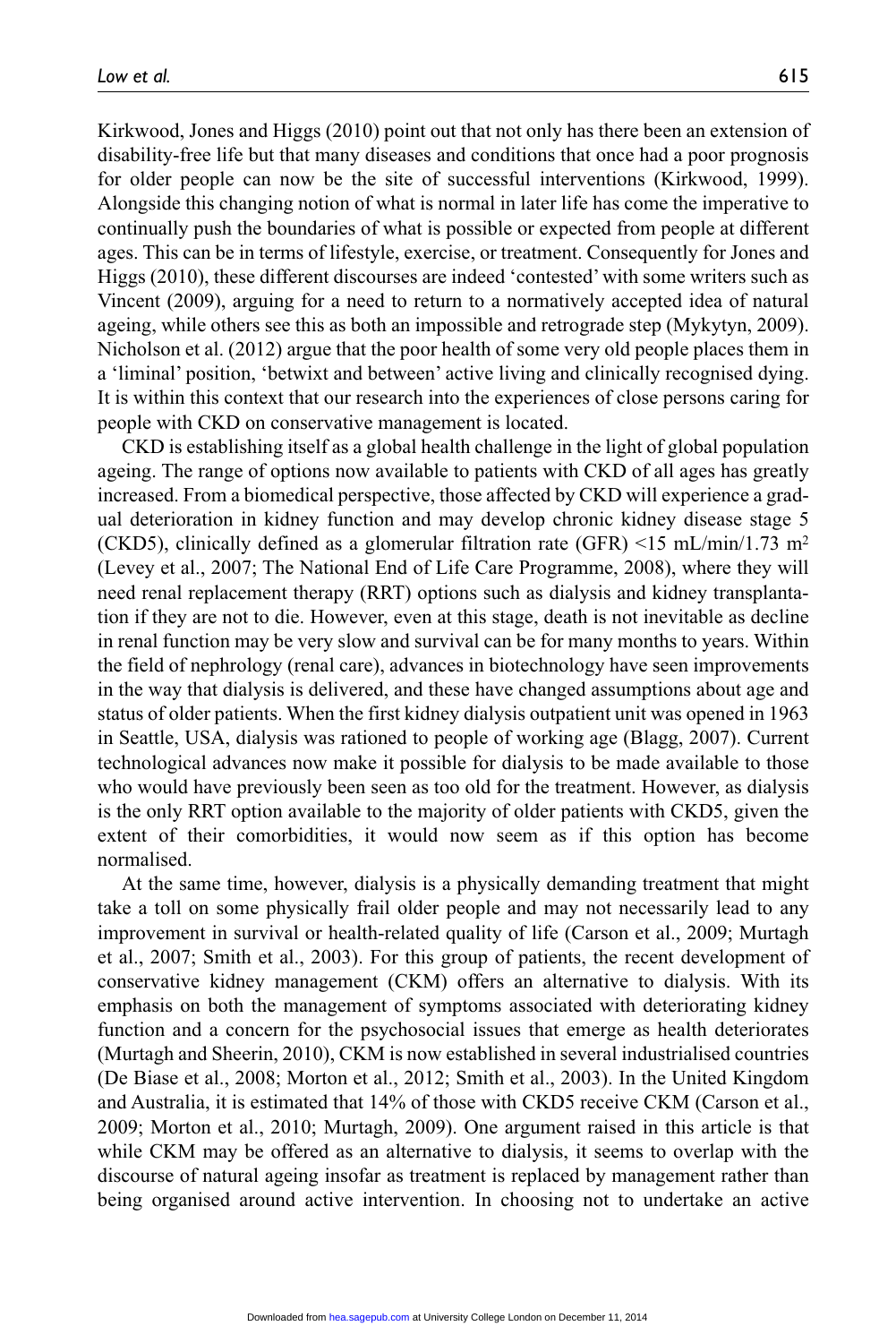treatment of dialysis, there is an implicit idea that the patients with CKD5 are accepting that they are on a relatively unpredictable trajectory towards death that is in many ways a part of what previously was seen as natural ageing. That this is an important distinction operating at both clinical and social levels is marked by the fact that in the study we are about to report the differences between management, and treatments are not always clear to those closest to the patient, while the choices are very distinct to the clinical teams who are implementing them.

In this article, we report on a multi-centre qualitative study with close persons of those with CKD5 receiving CKM in five UK renal tertiary referral centres with well-established CKM provision. By close persons we mean the individual, either a family member or friend, identified by the patient as the major provider of their physical and emotional care needs, and who is neither a volunteer nor in the employment of statutory services (Low et al., 2008). We report close persons' past and current experience of caring for people opting for CKM, their thoughts about end-of-life care and whether current support systems adequately respond to close persons' physical, emotional, and social needs. Unlike previous studies looking at this area (Ashby et al., 2005; Low et al., 2008; Morton et al., 2010), we will seek to show how the discourses around ageing and old age play an implicit role in shaping the experiences of this group of close persons caring for someone with CKD5 on conservative management.

## **Methodology**

In recruiting our sample of close persons, we consecutively approached people with CKD5 who were being conservatively managed and attending clinic in five tertiary renal centres in Southeast England between December 2009 and July 2010, to identify the key person providing the majority of their physical and emotional support. We then purposively sampled our participants for gender, age, ethnic background, their relationship to the person with CKD5, the clinical condition of the person, and the renal unit where they were being conservatively managed. Provided the person had given his or her initial consent for us to contact his or her close person, our research team approached these close persons about participation into the study. Close persons were excluded if they were caring for someone actively being considered for transplantation, were under 18 years, or acting through a voluntary agency or statutory services.

We identified 38 eligible close persons, of whom 26 gave consent to be interviewed (Table 1). Our sample were mainly women (15/26), White British (17/26) and a mean age of 63 years ( $SD = 14$ ). In reflecting the age of our sample, most participants were either employed or seeking employment (18/26), but only 6 were in full-time employment. Most participants were either adult children or children-in-law (14/26), caring for people with high comorbidity requiring considerable care and with a median GFR of 10 mL/min who had been on CKM for a median of 14 months. Of the 12 who did not participate, four were too busy, two were too distressed, and three gave no reasons. A further three were not approached as the person they were caring for did not give consent.

The research associate (J.M.) interviewed consenting participants in a place of their choice, usually at home, and five of the interviews took place in the presence of the person with CKD5. In collecting the data, we used a narrative approach to explore: in-depth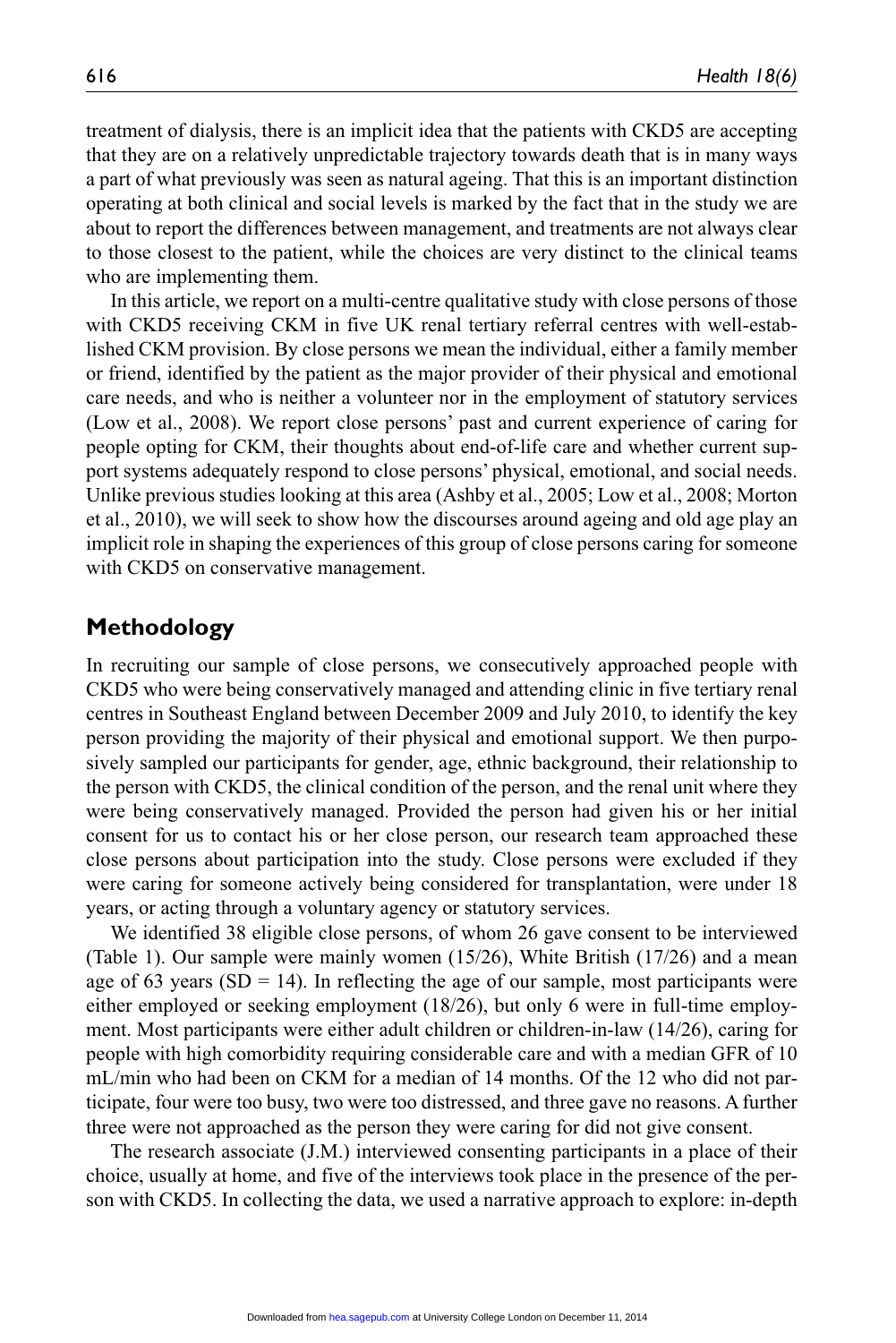| Low et al. |  |
|------------|--|
|            |  |
|            |  |

| Pseudonyms  | Relationship<br>with person | Age<br>(years) | Gender | Ethnicity              | Person<br>gender | Person age<br>(years) | Time on CKM<br>(months) | Person<br>eGFR  |
|-------------|-----------------------------|----------------|--------|------------------------|------------------|-----------------------|-------------------------|-----------------|
| Mary        | Daughter                    | 61             | Female | <b>White British</b>   | Male             | 91                    | 25                      | 4               |
| Ken         | Husband                     | 87             | Male   | <b>White British</b>   | Female           | 87                    | 5                       | $\overline{10}$ |
| Chris       | Husband                     | 71             | Male   | <b>White British</b>   | Female           | 72                    | L                       | 15              |
| David       | Husband                     | 78             | Male   | <b>White British</b>   | Female           | -81                   | 17                      | 8               |
| Victor      | Husband                     | 81             | Male   | <b>White British</b>   | Female           | 87                    | 21                      | 6               |
| Gina        | Daughter                    | 56             | Female | British Italian        | Male             | 87                    | 5                       | $\overline{7}$  |
| Phillip     | Son                         | 59             | Male   | <b>White British</b>   | Male             | 87                    | 5                       | 8               |
| lan         | Daughter                    | 53             | Female | <b>White British</b>   | Female           | 85                    | 27                      | 12              |
| Shona       | Niece                       | 42             | Female | <b>Black Caribbean</b> | Male             | 91                    | 12                      | 12              |
| Pam         | Daughter                    | 54             | Female | <b>White British</b>   | Female           | 92                    | 31                      | П               |
| George      | Son                         | 60             | Male   | <b>White British</b>   | Female           | 96                    | 5                       | 8               |
| Susan       | Sister                      | 72             | Female | <b>White British</b>   | Male             | 80                    | 16                      | $\overline{10}$ |
| Rosie       | Daughter                    | 35             | Female | <b>Black Caribbean</b> | Female           | 63                    | 10                      | 6               |
| Nelson      | Friend                      | 51             | Male   | <b>Black African</b>   | Male             | 61                    | 58                      | 4               |
| <b>Nick</b> | Son                         | 64             | Male   | <b>White British</b>   | Male             | 89                    | 61                      | $\overline{10}$ |
| Donna       | Daughter                    | 58             | Female | <b>Black Caribbean</b> | Female           | 88                    | $\overline{2}$          | $\overline{10}$ |
| Winston     | Husband                     | 87             | Male   | <b>Black British</b>   | Female           | 78                    | 4                       | 13              |
| Doris       | Wife                        | 59             | Female | <b>White British</b>   | Male             | 61                    | 20                      | 9               |
| leff        | Son-in-law                  | 64             | Male   | <b>White British</b>   | Male             | 91                    | $\overline{7}$          | 10              |
| Alice       | Daughter                    | 70             | Female | <b>Black Caribbean</b> | Female           | 96                    | 16                      | 4               |
| Denise      | Daughter-<br>in-law         | 58             | Female | <b>White British</b>   | Female           | 80                    | $\mathbf{H}$            | 10              |
| Munisa      | Daughter-<br>in-law         | 38             | Female | South Asian            | Female           | 78                    | 10                      | 13              |
| James       | Son                         | 64             | Male   | <b>White British</b>   | Female           | 95                    | 84                      | $\overline{10}$ |
| <b>Nita</b> | Wife                        | 69             | Female | South Asian            | Male             | 90                    | 23                      | Ħ               |
| lvy         | Wife                        | 91             | Female | <b>White British</b>   | Male             | 93                    | 30                      | 12              |
| Sandra      | Friend                      | 53             | Female | <b>White British</b>   | Female           | 78                    | 4                       | 10              |

**Table 1.** Sample characteristics of the close persons and the key demographics of person they provide care to.

participants' experience of caring for someone on CKM from the time of CKD diagnosis, the person's decision about CKM, their relationship with health and social services, and how they viewed the future. We audiotaped interviews, which lasted between 20 and 90 minutes, with the participants' consent.

All interviews were transcribed verbatim and imported into NVivo (version 8.0), a software package used to aid storage, coding, and searching of data. Transcripts were initially analysed thematically by J.M. following a chronological pattern from the diagnosis, to the everyday experience of caring, through to their future thoughts and feelings about the experience of caring for someone on CKM. We then explored the themes using a framework of ageing and disability, to see how these two concepts impacted on the experiences of close persons in caring for an elderly person with CKD5. To ensure validity and reliability, theme generation was also carried out independently by J.L. and J.M., who subsequently discussed their analysis with G.S. The main findings were brought to multi-disciplinary steering group meetings (including clinicians from nephrology and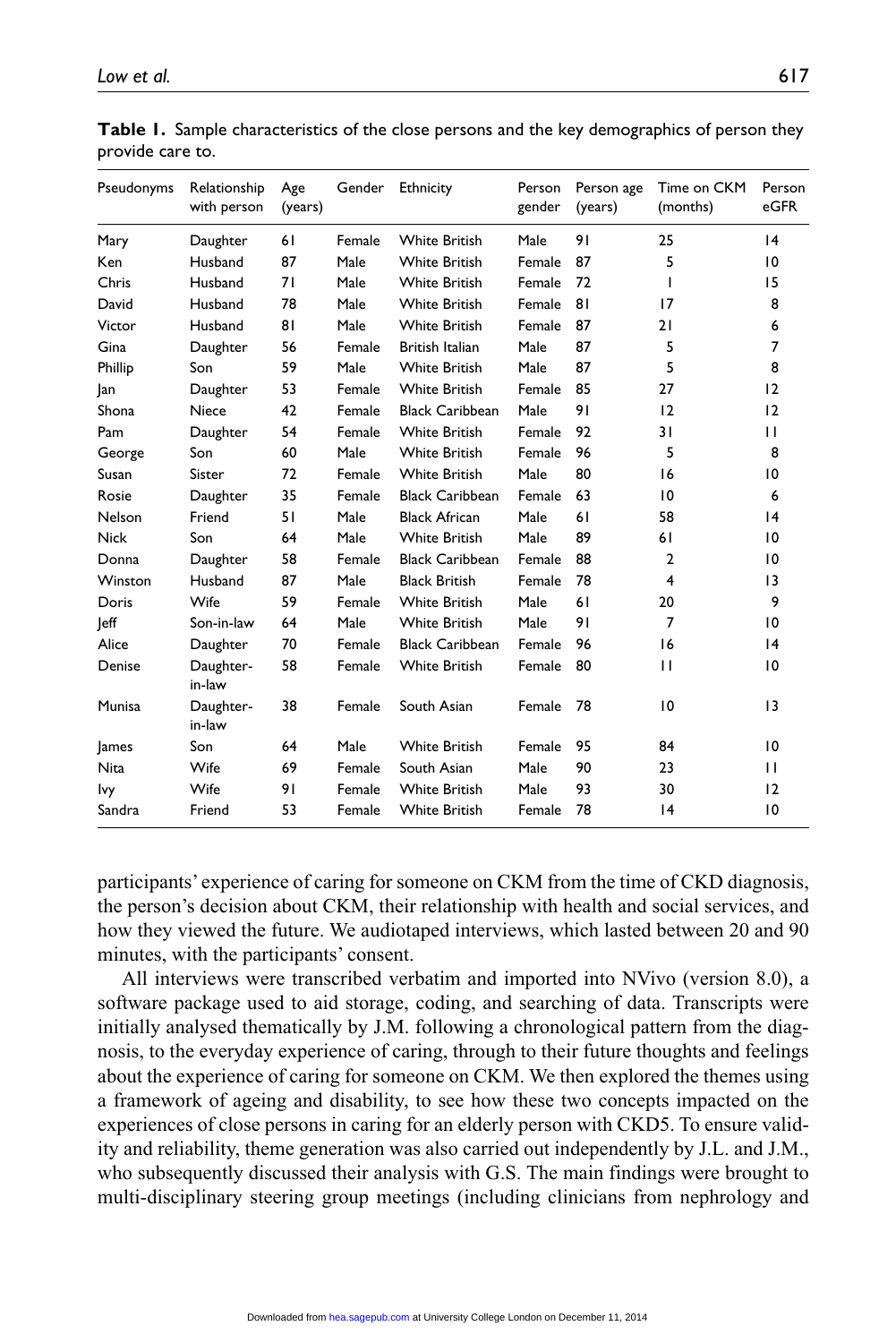palliative care) to resolve discrepancies and reach a consensus on interpretation of texts. In presenting the results, we refer to close persons as 'participants' and the person with CKD5 whom the close person was providing care to as 'the person.'

In conducting this study, we first obtained ethical approval from the Brompton, Harefield & NHLI Research Ethics Committee (09/H0708/32).

# **Results**

We draw on our data to explore how participants caring for a person on conservative management interacted with the themes of treatment, ageing, and death. For the purpose of analysis, we have organised the data into four specific domains as they related to the accounts of the respondents. These were (a) awareness of the onset of CKD, (b) CKM, (c) discourses of ageing in relation to health and social care, and (d) negotiating the discourse of ageing and death.

## *Awareness of the onset of CKD*

Most participants became informal carers of a person with CKD5 when either their relative or friend began to lose functional independence as a result of age-related frailty. Many participants had been engaged in various aspects of caring such as supporting the person with their activities of daily living or managing their complex medication before the diagnosis of CKD. Significantly, people with CKD had multiple comorbidities that accompanied the renal condition, and most participants were already receiving some support from a range of health- and social care professionals as part of their caring role.

The transition to being identified as reaching CKD5 has little specific symptomatology, but rather marks a watershed in relation to the treatment of the disease. Consequently, most participants did not perceive a dramatic change in the condition of a person with CKD5, but became aware of the fact that CKD5 was a disease of slow deterioration, which many saw as part of ageing:

She is, even with this 8 to 10% renal function, is just kind of jogging along. She's very small, very frail, doesn't eat a lot and somehow her body has adjusted with the aid of the medication, it adapted somehow. She doesn't feel ill with it, she, her problem is simply confidence in walking. (James, son, 64 years)

Insofar as many of the participants felt that the condition was age related, there was also a feeling that it was their moral responsibility to provide good quality care to enable the person with CKD to remain in the person's own home:

We have to keep everything clean just in case the health people come and say that she is not fit to live here or something, that is a worry for me. But I mean I don't see it as that big of a problem because I see it as my job, it is my duty. She is my mother. I am African and there people stay in the house, you never put your parents in a home so I don't want my Mother to go into a home. (Alice, daughter, 70 years)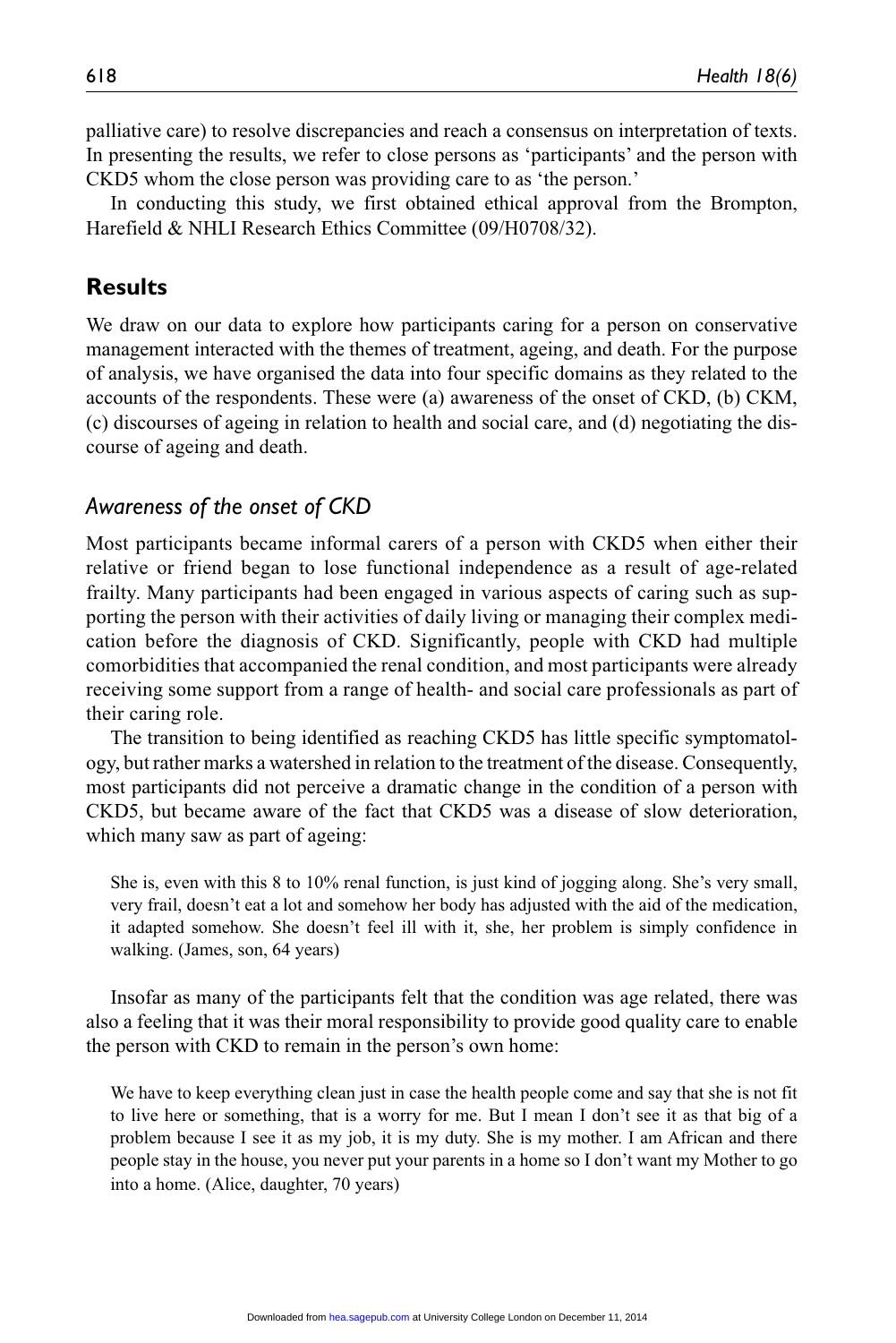Younger and fitter participants related to the person with CKD were able to be more engaged in providing the person with a more comprehensive level of emotional and physical support. In addition, they often acted as an intermediary between the person with CKD and professional and statutory services:

I just felt that [my father-in-law] wasn't totally listening to what [the health professional] was saying. Anyway, like I say, they explained it [the renal condition] all to me. (Jeff, son-in-law, 64 years)

However, older participants in poor physical health had to rely on wider family networks and local neighbours to provide additional input in supporting the person with their activities of daily living, shopping, and in accessing health care.

For all participants, pressures related to how they performed their tasks and what resources could help were recurring themes. They often articulated a fear that the situation would get worse, requiring the person leave their home and to move to more sheltered accommodation. Susan, when discussing the challenges of dealing with the consequences of the persons' deteriorating health, stated,

The first sort of thing we would go through is for him to have more help at home and see how he copes with that and should he have to go somewhere, that can't be avoided. Obviously, he would prefer to be at home and it is something that you can't know what is going happen, so you have got to wait until it does happen to see how you are going to cope. (Susan, sister, 72 years)

All of our participants saw the health-care problems associated with CKD as being indistinguishable from the ageing process of deterioration and decline. Consequently, their accounts are very similar to those of other carers of older people (Montgomery et al., 2007). One notable aspect of their accounts is that there is nothing specific about CKD in their experiences of caring either before or after the onset of CKD5. The only point of concern is what happens when the person with the condition needs more care than can be provided at home. There is an assumption that there will be an institutional solution. As we go on to show, CKM does not address this issue or provide a clinical pathway. Instead, the emphasis is on managing symptoms in the context of ordinary care, which assumes that death follows a natural ageing trajectory.

### *Conservative kidney management*

Given that most of the caring undertaken by our participants was very similar to that provided by other carers of older people, we need to address how CKM related to the care of people with CKD5. The first point that needs to be brought out is that CKM is offered as an alternative to dialysis, so that all those on it have elected to take this route. This decision is not without its problems, as it is a decision to let the disease progress in a managed way. Consequently, participants may find such a decision difficult. Not all participants were involved in the person's decision not to choose dialysis. Those participants who felt that dialysis was not a good option did so because of the age of the person they were looking after as well as the perceived lack of benefit that dialysis would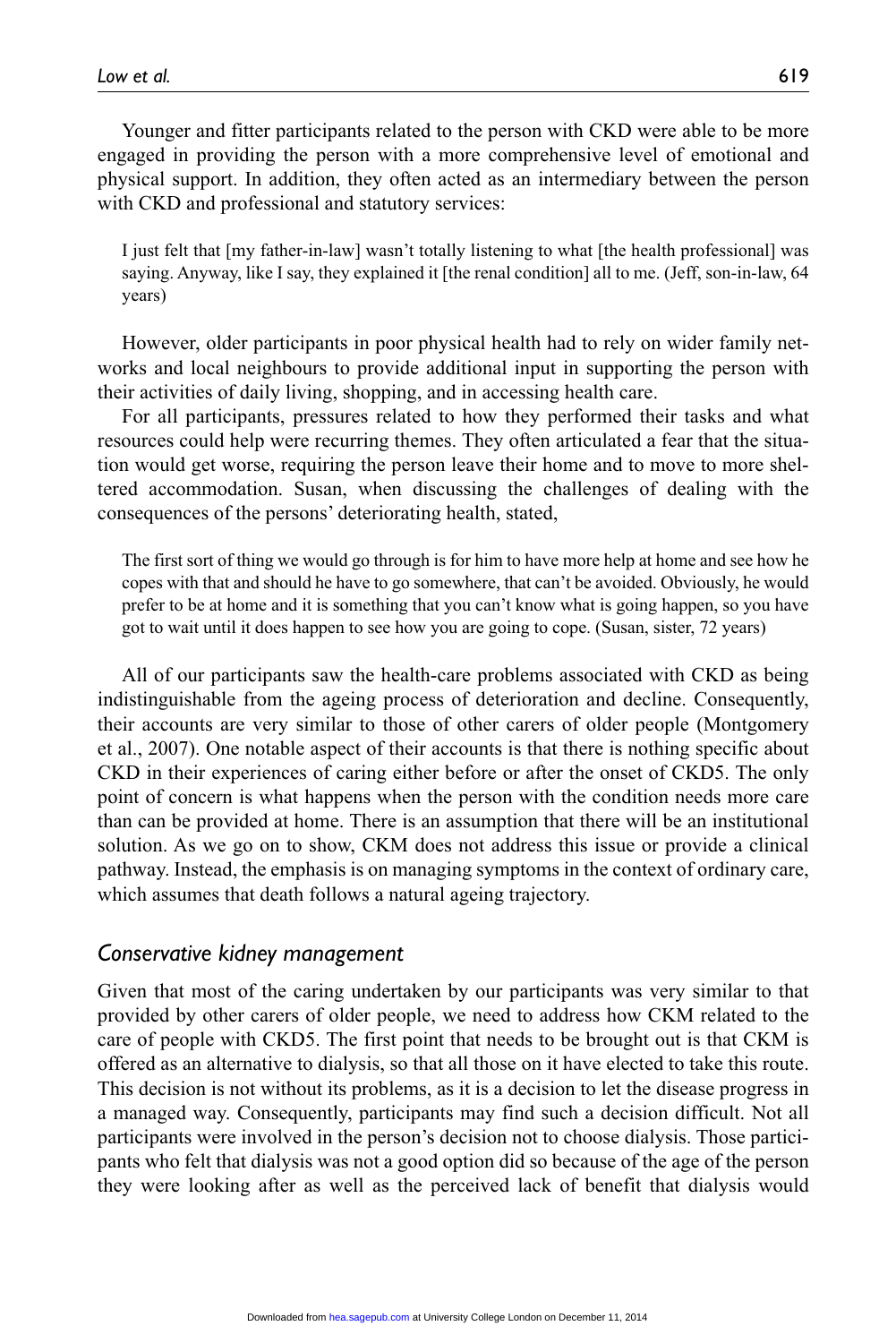accomplish, and the disruption to their day-to-day life in contrast to the stability of the renal condition. Often, the participant would rationalise the decision from the perspective of the person, illustrated by Jan, a daughter, who had first discussed the issue of dialysis with a health professional 5 years earlier:

She (Jan's mother) didn't feel that it would be much quality of life (being on dialysis). I think she would just take the view that that would be the end of her life. Not that she was defeatist and gave up, but she couldn't face the thought of being on the dialysis machine. (Jan, daughter, 53 years)

Participants' acceptance of the person's decision was influenced by the perception that CKM was both non-invasive and a continuation of the type of care that the person had first received following their referral to the renal teams via the low-clearance clinics. However, many participants had difficulty in defining what CKM was and had to refer back to attending outpatient renal clinics with the person to understand what CKM was trying to achieve. Moreover, CKM was seen by participants as both a more convenient and an appropriate way of managing CKD5, particularly as they did not see it affecting the person's overall health. Acceptance of the person's choice not to dialyse was based on the seeming inappropriateness of these biotechnologies and potential difficulties of the person preparing himself or herself for dialysis, as opposed to a specific understanding of what CKM was as one participant described:

Then they talked about dialysis and the options which would basically have been [names of two local renal units], both of which are quite inaccessible to [the person], unless she's got me with her. Her whole feeling was, if I've only got this much time left, I'm not going to spend three days of every week hooked up to a machine. Home dialysis was out of the question, because her flat is absolutely tiny, so she chose the other route. (Sandra, friend, 53 years)

Some participants sought to gain greater understanding of CKM. Phillip had extensive discussions with his father about the decision whether to dialyse using Internet research:

Research has shown that people his age who have had dialysis with kidney function of around 15% live on average 3 years and maybe these people who do this conservative management may be 2 to 3 years, so there is not a huge improvement. I think that results to (the nephrologist) statement it doesn't improve the quantity or quality. Dad is quite understanding now, that this sort of conservative management is the best. (Phillip, son, 59 years)

A few participants disagreed with the decision of the person they were caring for not to dialyse. This resulted sometimes in a tension in accepting the person's choice of treatment. For these participants, dialysis was viewed as a life saver that could prolong the person's life, and they felt anxious that choosing CKM would mean losing the person at an early stage of the disease progression. However, they often reluctantly accepted the choice of CKM because the option of dialysis was still available:

Well, that's her decision I mean I have been trying to persuade her to have dialysis but it's not my call I mean it's up to her. It's her life and her body, but I don't particularly want to lose her, you know. I want her to stay with me but I mean obviously at the end of this, she is going to die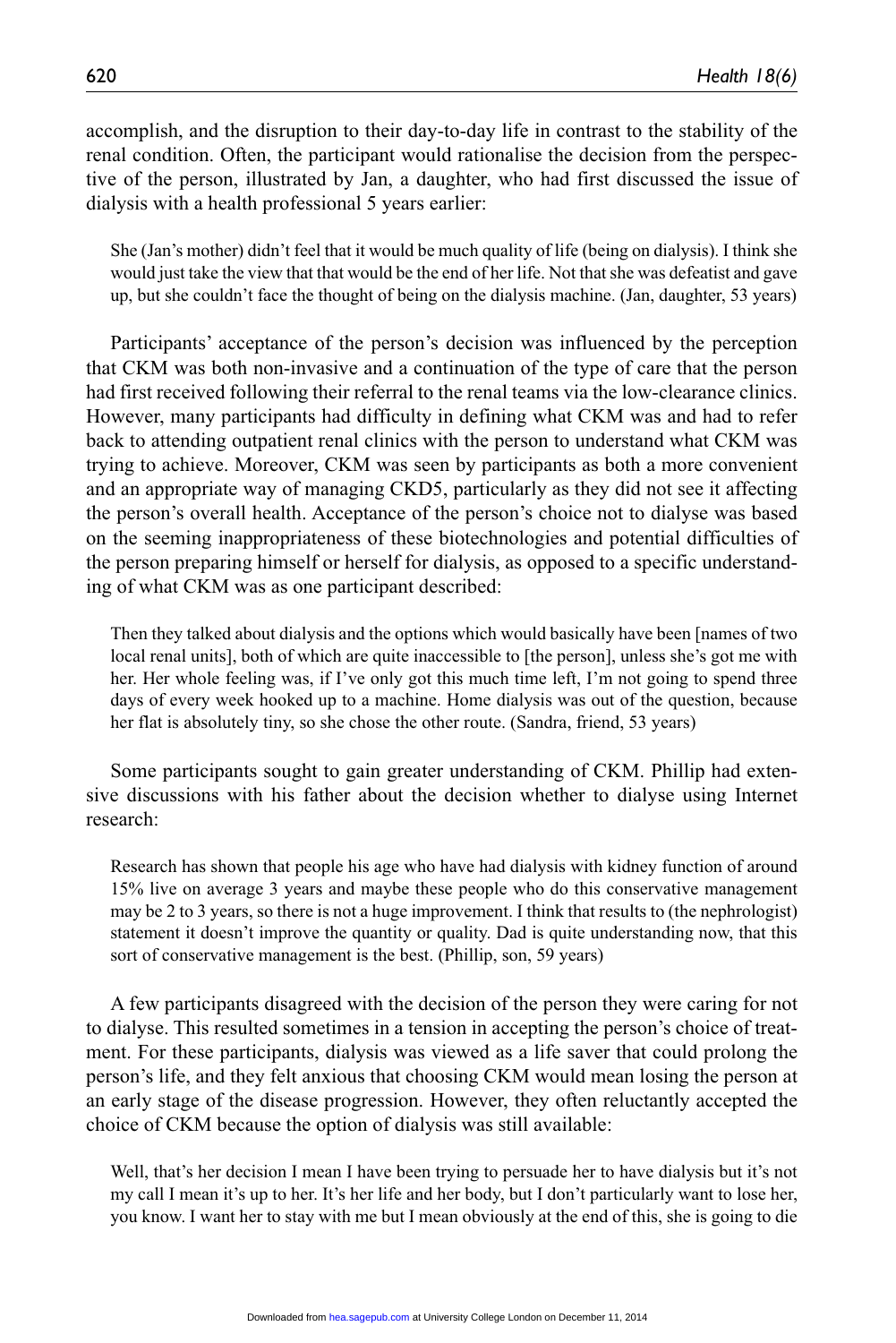if she stays as she is but they told her that the option to have dialysis at the end of this if she gets worse is still open. (Chris, husband, 71 years)

The concept of natural ageing is central to understanding participants' acceptance of the person's decision to be conservatively managed. For most participants, their acceptance of the decision was based on their perceptions of dialysis as an inappropriate biotechnology, disrupting the person's lifestyle without offering any life-extending benefit. Therefore, the person's rejection of dialysis meant that CKM was the only alternative available, which most participants accepted on the basis that CKM would cause less disruption to themselves and the person. Hence, it would initially appear that participants' acceptance of CKM would support the notion of natural ageing, which participants acceptance of the person's inevitable decline in health. However, the ability to reverse the decision for CKM also demonstrates the blurring of the boundaries between natural and normal ageing. For some participants, CKM is only accepted in the context of perceived stability in renal function and can be reversed if renal function deteriorates and the person wants to be dialysed.

### *Discourses of ageing in relation to health and social care*

For many people, the onset of CKD was initially managed by their general practitioner, up to the point that the renal functioning deteriorates to a certain level (usually when the person reaches CKD stage 4). At that point, the person was then seen by renal health professionals in 'low-clearance' clinics, which facilitated new relationships between participants and these professionals. The onset of CKD5 may initially have had a low impact on their experience of caring, but the person's decision to be conservatively managed enabled a continuation of these relationships with renal health professionals who were engaging to various degrees with CKM, as a response to the complex medical regimens required to manage CKD5 conservatively.

In these relationships with renal health professionals, continuity of care was an important theme for participants. For them, it was important that they saw the same set of professionals over time, or at least to know that medical information was being shared across the renal teams and with other medical specialities. However, this often challenged the person's multiple comorbidity. Again, while the theme of having a good relationship with professionals is one that most participants expressed, they often did not understand what CKM involved and how it would affect the person who they cared for. There was a perception that the person was receiving health care from clinicians who understood the disease trajectory and could effectively manage it. However, participants acknowledged that as non-clinicians, they were not technically skilled in differentiating between good or bad care:

Of course I wouldn't know competence from incompetence but you understand what I mean they are extremely competent in the way that they deliver everything; very considered, soft, detailed - they are very good. I couldn't say otherwise. (Nick, son, 64 years)

For participants, involvement with the renal team increased if the person's renal symptoms started to deteriorate. In these cases, as part of their responsibility of managing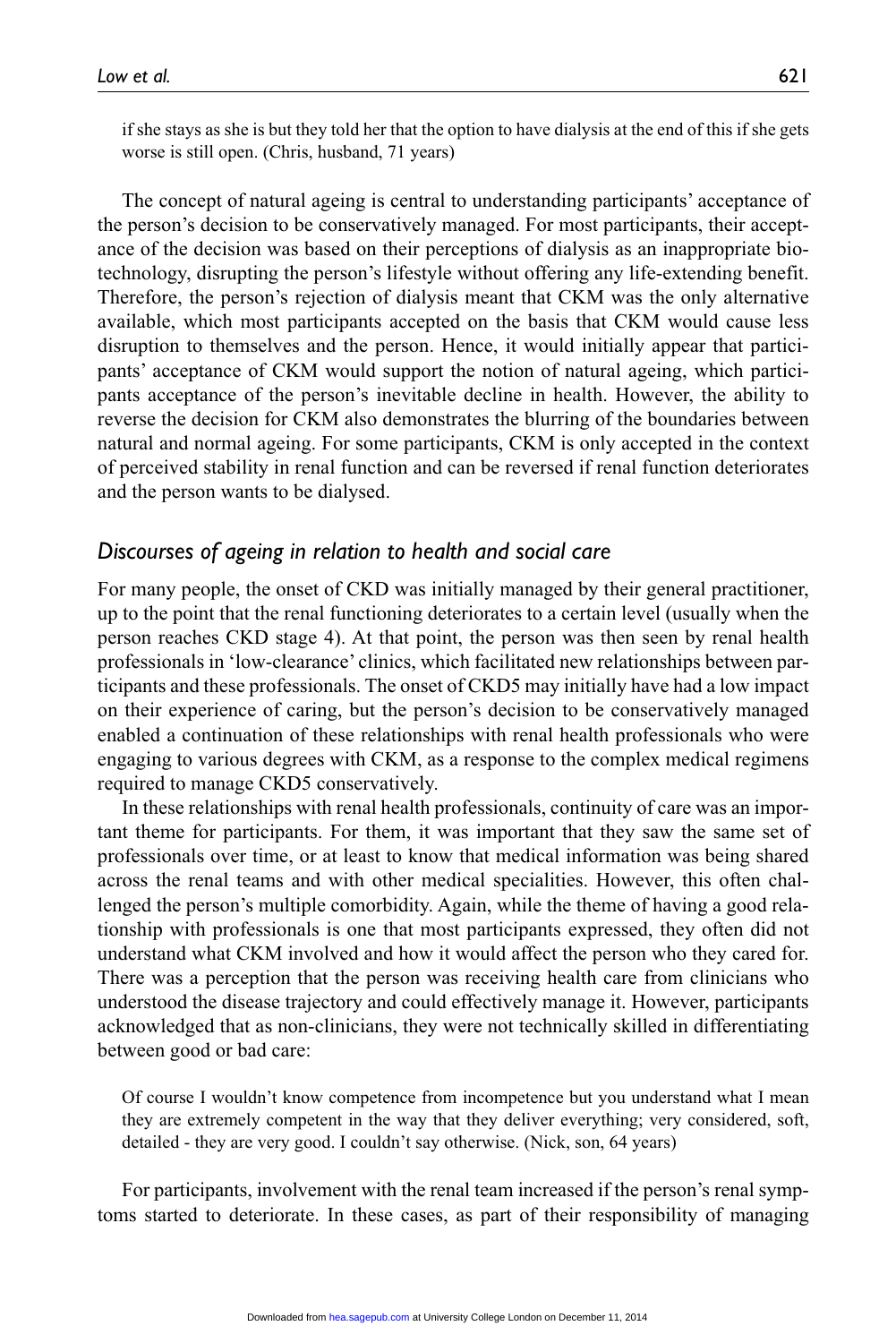patients conservatively, renal teams began to play a far greater role in advising both participants and the person in how to manage these symptoms. In addition, they also began to make initial arrangements for palliative care:

When final failure really comes, the renal consultant said, it would be about a month that you would have of life. We don't know when it'll come; we hope it will be a long way away, but when it does that's what you need to expect. So that was good actually to kind of broach these things. The renal nurse has broached… has organized the palliative care. (James, son, 64 years)

This apparent satisfaction with how participants feel that CKM is 'managing' the person with renal disease is challenged by the onset of an emergency medical crisis for the person. In these situations that mainly happened outside of the hospital environment, participants spoke of their vulnerability in dealing with emergency medical situations (especially out of hours and weekends) if the person they were looking after was ill. These emergencies often challenged the notion that renal disease and medical care could be 'managed' with minimal medical intervention:

There has been many times when I have thought 'what do I do now?' Sometimes his haemoglobin levels drop ridiculously low and it happens overnight so quickly. I don't know whether to call an ambulance or whether to take him through casualty. All these sorts of things are difficult decisions to make, as I'm not a professional. (Mary, daughter, 61 years)

The notion that the health of the person was generally stable but could deteriorate quickly meant that there was considerable uncertainty about what constituted an urgent problem. They also often felt they were not entitled to any health-care support, even with assurances from the renal team:

I know how much workload they have got and I don't like to worry them with anything unless it is really serious for me. I could ring them up at any time and ask them a question but I just I would only do that if it was really urgent. (Mary daughter, 61 years)

Many of the difficulties faced by our participants were common to the circumstances faced by close persons caring for frail older people (Montgomery et al., 2007). For some participants, there was confusion about the management of the persons' wider health needs which were in addition to CKD and which did not get included in CKM. Consequently, they often received conflicting medical information and un-coordinated care, as each medical speciality appeared to be treating their disease-specific symptoms without consulting each other:

He went to see the renal doctor who prescribed him some medication for blood pressure and then the cardiology doctor a week later stopped it and said he didn't think it was good. But prior to him [the person] seeing the renal doctor when he was discharged from the hospital, cardiology actually put him on this medication. So they put him on, then they take him off then putting him on and at the moment, we are thinking who is going to give him what for his blood pressure. (Gina, daughter, 56 years)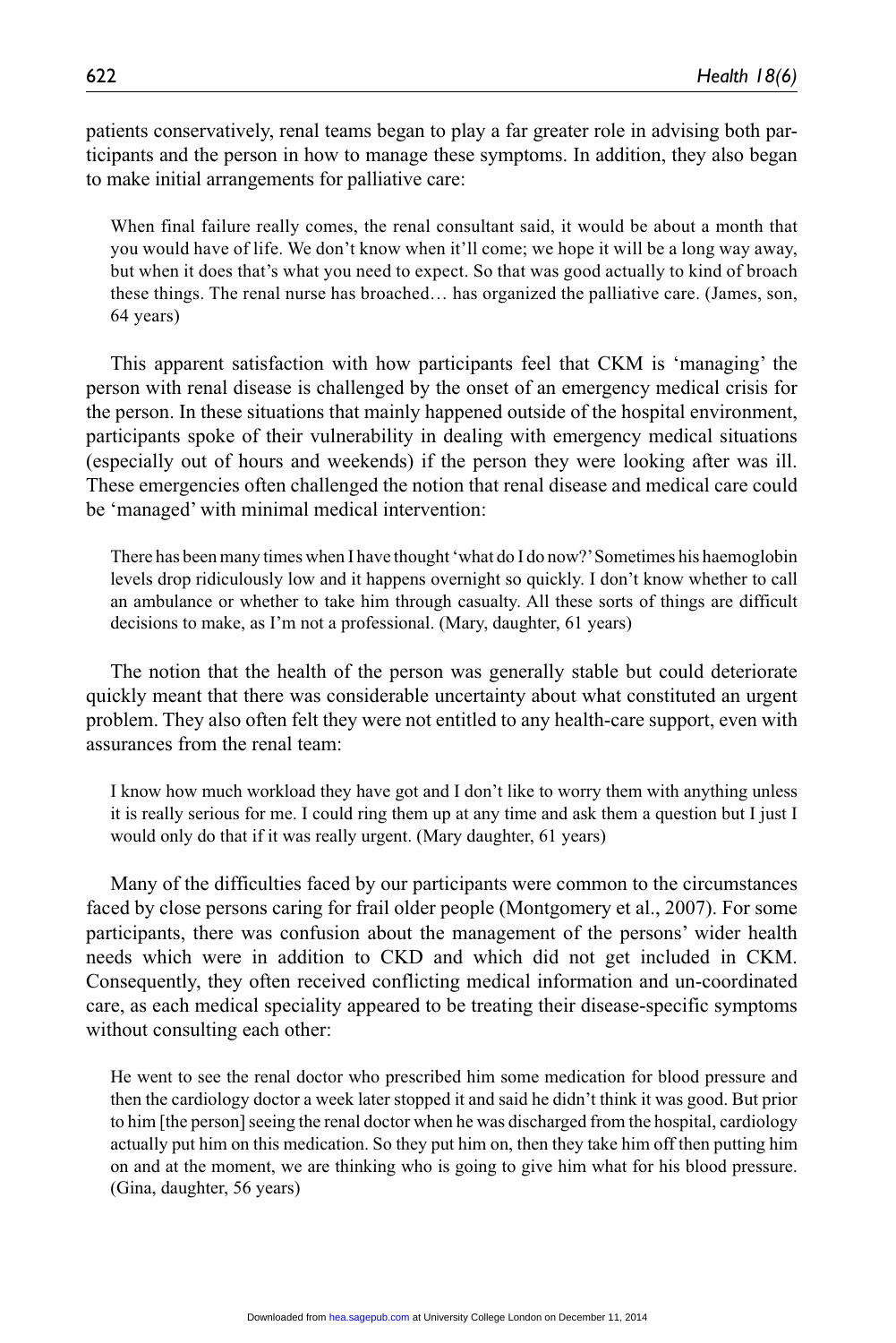Problems with the role and remit of social services departments were often seen as problematic. While one participant appreciated the financial advice given by social services, most struggled in getting social services to respond to the additional health needs of someone on CKM:

I was concerned when she came out [of hospital] that she wouldn't be able to bath herself. So I phoned up the social services and they said, 'well, we can't tell you [about progress] until the people have seen her in hospital.' And I said, 'well, can you assure me that if she comes out somebody will be able to help me?' They said, 'oh, I can't tell you.' (George, son, 60 years)

CKM was developed as an acknowledgement of the need to provide appropriate care to a group of mainly elderly people with declining health, which includes support for their close persons. Our findings demonstrate that for participants, issues of continuity of care were important in much the same way that they are for many older people with health-care needs. The process of CKM although identified as a clinical intervention by professionals often failed to be perceived as that by participants who viewed it as being connected with the health-care problems of ageing.

## *Negotiating the discourses of ageing and death*

Nearly all participants accepted that the person's kidneys would eventually stop functioning and could be one of the potential causes of their death. However, for most participants, the perceived stabilisation of the persons' CKD5 on CKM meant that many were happy to continue the process of being monitored without the need to explore more about the implications of the persons' kidney disease. For other participants, there was a lack of understanding concerning the prognosis of someone on CKM, a limited knowledge of the treatments available for CKD5 and an unwillingness for them and the person they were caring for, to discuss the future as it often led to confusion and anxiety trying to predict when the persons' kidney function would decline and death would result.

Participants managed this uncertainty by adopting a 'mindful' approach focused on living in the present, while viewing the future as based on current levels of renal functioning. Indeed, a lack of medical evidence about potential future decline was used by several participants to embrace the future with feelings of hope rather than despair:

We are even planning going away next Christmas and the way I look at it, we are not worrying about it because we don't know what is going to happen. (Ken, husband, 87 years)

Nelson did not accept the inevitability of kidney deterioration, but instead, using his own knowledge gleaned from family experience of renal disease (information not shared by those from the renal team), suggested a more positive prognosis. For this person eating a good diet could improve kidney function. As a result he saw his role as encouraging the person to eat a balanced diet more regularly and by doing so supporting the patient psychologically: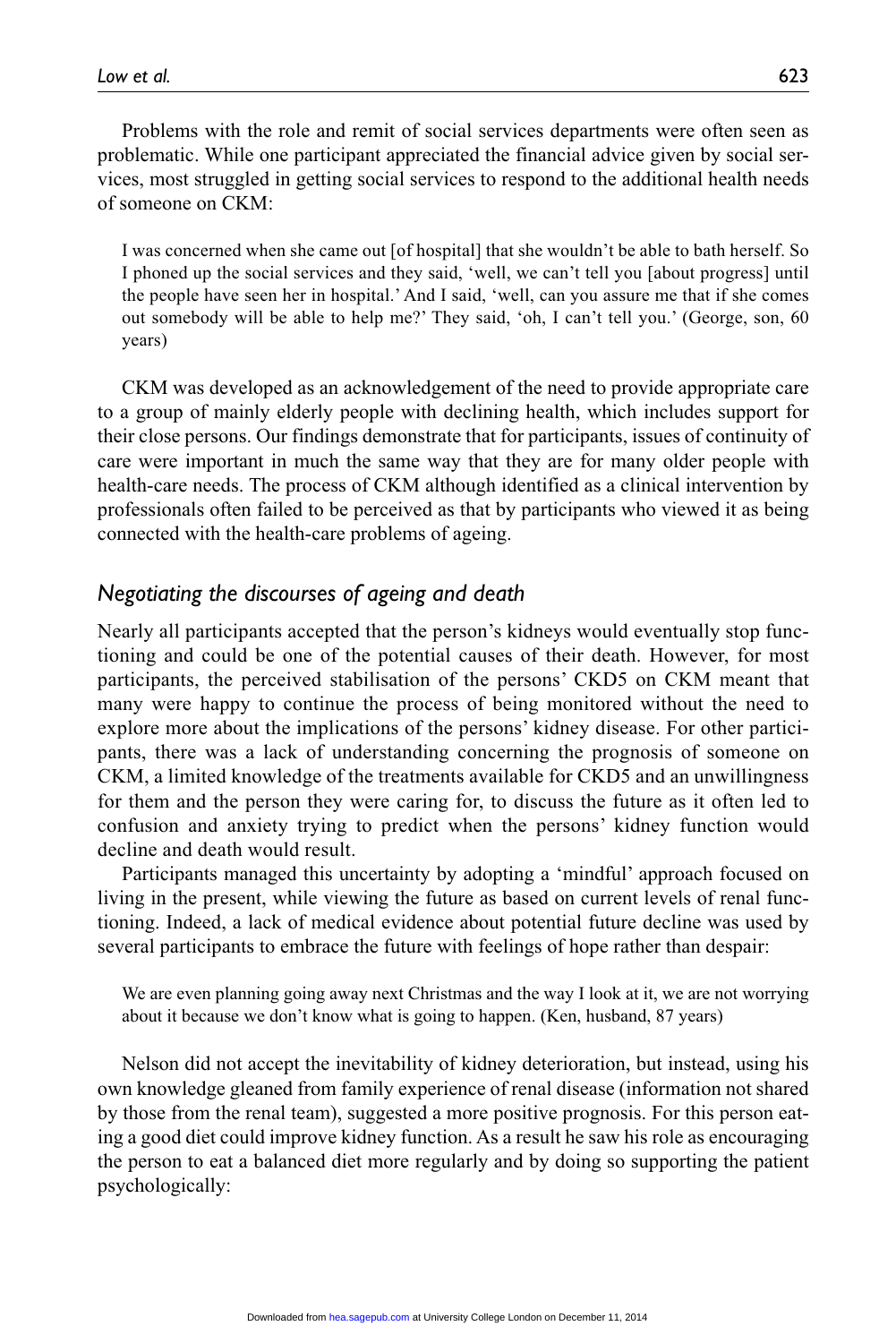His condition can improve. No situation is stable really nothing stays the same everything hopefully changes hopefully for the better. I think it is number one priority that he needs to eat a balanced diet. Not once in a while. Not once in a blue moon. Every day. (Nelson, friend, 51 years)

Other participants felt that detailed discussions with the person they cared for about the prognosis of renal failure would highlight issues of impending death and would upset the person further:

I wouldn't like, personally myself, I think it'd probably upset her. But she knows she's got kidney problems that could affect her yeah. But I don't know if it's a good idea to tell her. (Munisa, daughter-in-law, 38 years)

However, acceptance by both participant and the person on CKM about the frailty of the latter's health was often the key to getting both parties to discuss the future and the involvement of palliative care teams. Unfortunately, this acceptance was not sufficient to tackle issues on preference for future care if both the participant and the person had differing views on where they wanted the latter's end-of-life care to be. For example, some participants were aware that the person they were caring for wanted to die at home, but were reluctant to support them with their wish. For these participants, past negative experiences of supporting another person die at home, either on account of the stress and anxiety it had caused, or its association with negative memories left by the dying process on the home environment made them wish that the person on CKM died in hospital or in a hospice:

Well, I think he'd like to be at home 'cause his wife died at home, but there were two of us there (supporting the wife to die at home), he was there, and obviously he was reasonably active then, and myself. But there's nobody there (at the person's home), I don't really want to do that again. I was up there three, four nights a week, and plus the days, so, I mean, I didn't have a life for three months. (Jeff, son-in-law, 64 years)

One participant had discussed the place of death with the person they were caring for. However, this discussion seemed to favour the needs and feelings of the participant over that of the person being cared for in that it was important for the person being cared for to die in a hospice. This is because she felt that if the person died at home, it would cause too much distress and anxiety not only for herself but also her family, and that her mother's death – the person on CKM – would be better managed in a hospice rather than at home with minimal medical intervention and expertise:

The hospice is our option [during the person's demise] as they have the expertise and I think that it calms the anxiety and I am around people who know what they are doing. I also have a [young] son so my Mum dying here is not an option. He lives in the house and I want to keep as much trauma away from him as possible. I don't want doctors rushing in and making him[the son] feel more anxious. (Rosie, daughter, 35 years)

For some participants, there was acceptance by both these participants and the person they were caring for about the latter's deteriorating health. In these cases, such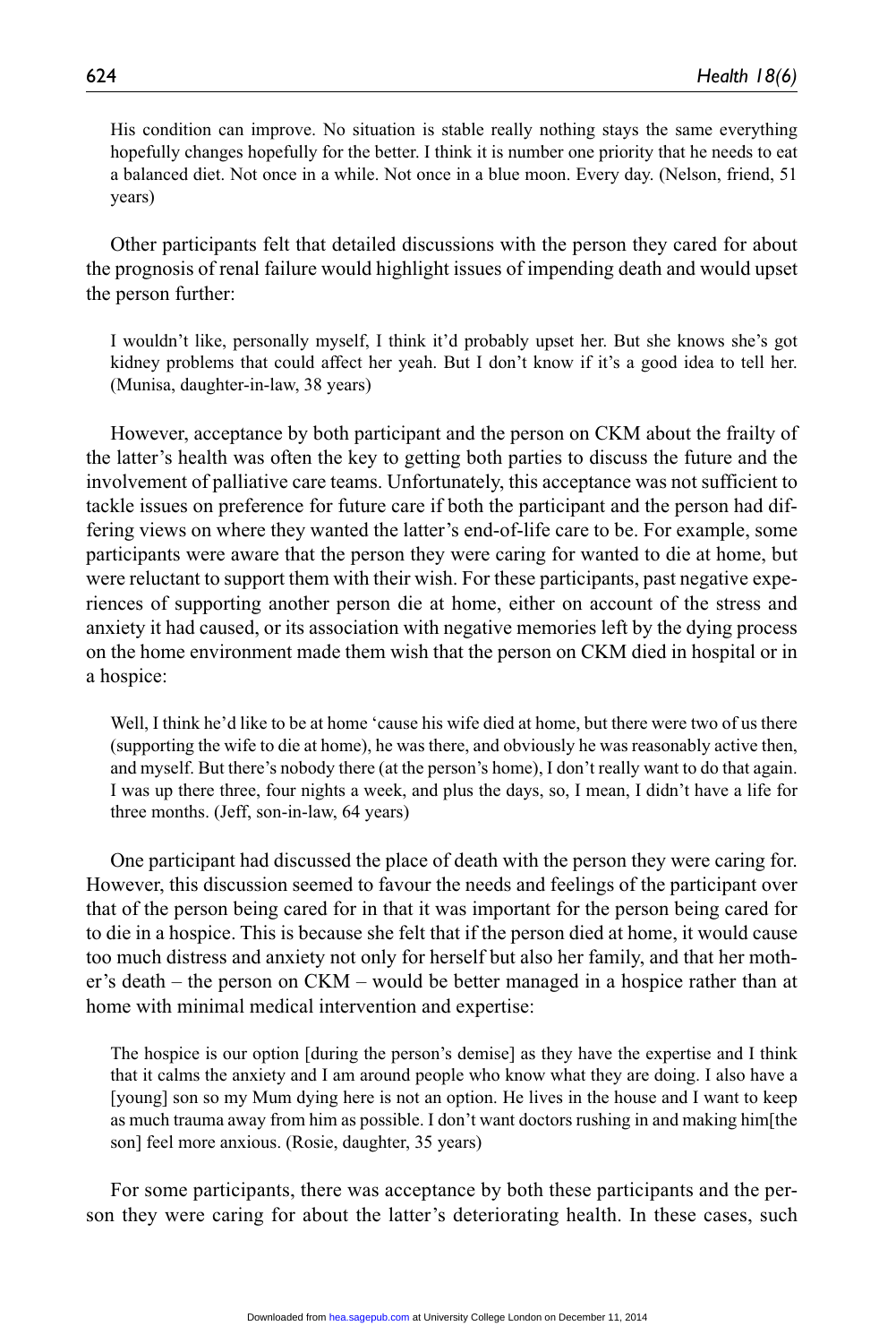discussions with health-care teams had taken place about future palliative care arrangements. Nevertheless, discussions about end-of-life issues most often focused on practical issues such as funeral arrangements, rather than emotional ones:

She's determined I should arrange her funeral before [her death]. She keeps asking me, and when she says have you done it, I know what she's talking about. I think she has more or less accepted that she's had a long life. (Alice, daughter, 70 years)

Our findings showed that most participants acknowledged the deteriorating nature of the persons' health condition, but also illustrate the different ways that they negotiated this. For many, the lack of evidence for medical decline enabled them to negotiate their future to one based on hope. Some have accepted the 'inevitable decline' by accepting input from specialist palliative care teams and by focusing on preparing for practical tasks such as funeral arrangements. However, challenges to future preferences for care and death arise where a difference exists between the participant and the person. Our findings demonstrate that participants saw the poor health of the person as somewhere between active living and clinically recognised dying, thus supporting the concept of the 'liminal' position put forward by Nicholson et al. (2012).

Although one of the stated aims of CKM is the preparation of people with CKD5 for good end-of-life care, our findings suggest that discussions about preferences on future care need to be tailored depending on the readiness of participants to discuss these issues with health professionals and/or the person.

# **Discussion**

Our study aimed to explore the impact of age and disability on the experience of close persons caring for a person with CKD5 on CKM. Our findings would appear to support the idea that CKM is organised around the discourses of 'natural ageing' where later life is seen to be defined by decline and eventual death – even though this is itself becoming confused and subject to partial medicalisation (Jones and Higgs, 2010). This theme is evident in the fact that the reality of CKM for many participants is similar to the caring of other frail older people (Montgomery et al., 2007). Tensions with this discourse of natural ageing can arise because of the nature of CKD.

The choice between adopting an intervention of dialysis or accepting a strategy of CKM is the first line of tension between what has become seen as 'normal ageing' with its emphasis on treatment and a more passive 'natural ageing'. Crucially, the implied nature of old age and ageing appears to intervene as a variable in how these options are thought about as well as how they influence experiences. As we have written in the earlier sections of the article, conditions such as CKD could have been seen in the past as one of the conditions associated with old age that inevitably led to death. In such circumstances, CKM would not seem to be so much a specific clinical option but rather the natural response to a biological finitude. The advances in renal medicine have changed this assumption, at least for those who are seen to be capable of benefiting from dialysis. This transformation from those with the condition being seen in terms of natural ageing to being seen as part of the creation of a new and changing normal ageing is highly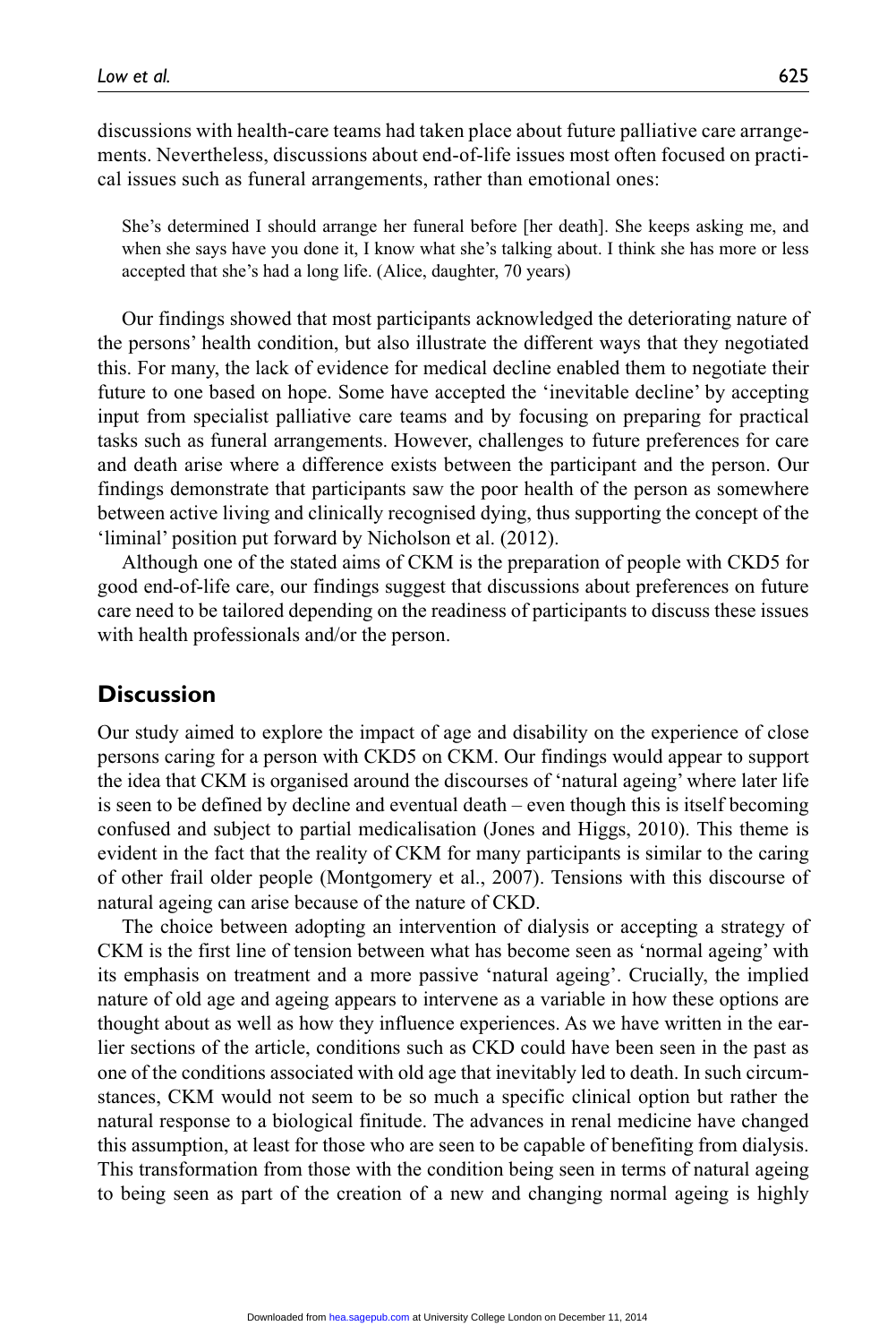problematic for those dealing with its boundaries. As the evidence of participants in this study shows the condition of the person dealing with CKD does not seem to change dramatically if not treated with dialysis. At the same time, there is a clinical awareness of the fact that it is now a terminal prognosis rather than one with a possibility of survival. It is therefore not surprising that some participants in the study are unhappy with the decisions made by the person they are providing care to. The comorbidities can be seen as part of their older lives and as things to be dealt with rather than indicators of a closing down of options. Equally, they can be seen as the reason not to add the stresses and inconveniences of dialysis to the lives of already frail individuals.

The theme of the boundary between the idea of natural ageing and the expectations of normal ageing reoccur throughout the comments of the participants. While the majority feel that they have good relations with the staff who are dealing with the CKD, it was apparent that as conditions associated with the trajectory of decline became apparent, there were difficulties with other health professionals who tended to treat the patient in relation to their various comorbid conditions that was seen to relate to their older age rather than their CKD. This is specifically so in the case of social care, where many participants' dissatisfaction arises from the lack of procedures within social care agencies to deal responsively and flexibly to health-care problems. It is at this point that, perhaps, the real underlying nature of CKM becomes apparent.

The issue of the two discourses of ageing also emerges most poignantly in relation to our theme of planning for the future, where perhaps the combination of the uncertainty of the nature of CKM and the difficulty of dealing with the emotional issues surrounding terminal illness and death combine to create a situation where to all intents and purposes the idea of normal ageing is maintained. In line with the concepts of natural ageing, CKM is seen as presenting both resources and potential opportunities for both participants and the person to negotiate end-of-life care planning with relevant health professionals. However, unless both the participants and the person accept the terminal nature of CKD5 and have a common view about the place of end-of-life care, tensions will exist. One of the main contradictions highlighted in these findings exists between the philosophy of CKM, as supporting participants with end-of-life issues and the realities illustrated by most participants, who do not see CKM as dealing with end-of-life issues, but as a way of living for the present without the inconvenience of dialysis. Potential issues may arise as the number of symptoms increase with worsening renal functioning.

Although our article illustrates the relative satisfaction that both family members and friends had of the care provided by renal services, it also illustrated that continuity of care was needed not just in the patient journey in the management of one of their comorbid conditions, but in the management of their whole disease spectrum. More generally, however, what our study throws light on is the impact of the changing nature of later life on how health and medicine are experienced and understood. The improvements in the health of older people mean that much more can be expected of older people in terms of how they pursue the 'will to health' (Higgs et al., 2009) in their own lives. However, as we have also shown in this article, this also puts into stark relief those for whom the options look much more limited. For this latter group, a return to the normative structures of natural ageing has become problematic as these structures have also been destabilised by the social changes that have been brought about by a healthier older population. As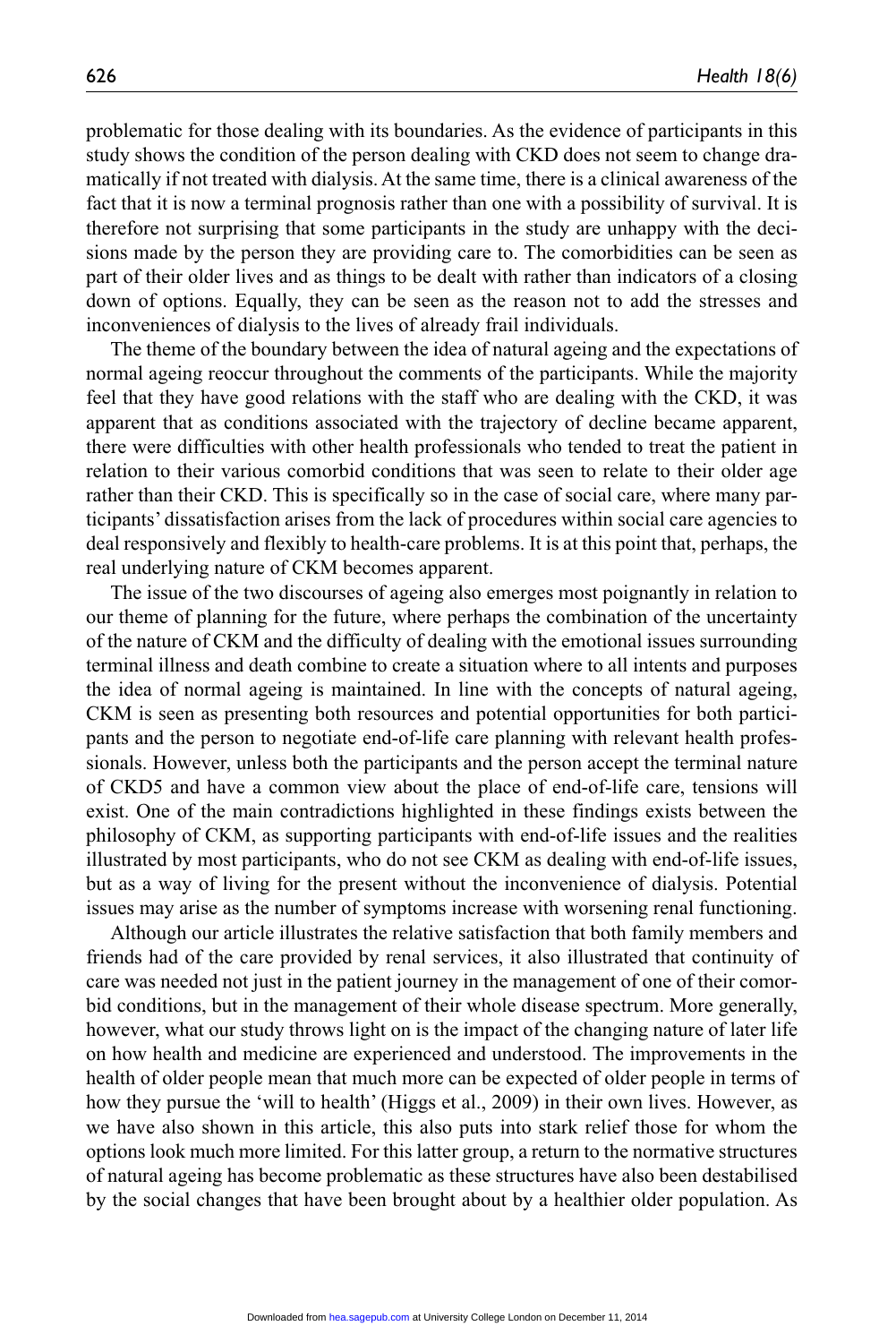Vincent (2009) points out, the loss of the normative structures that in the past helped place natural ageing in a cultural context has made it harder for people in contemporary society to negotiate illness and death as anything other than a series of health- and social care interventions. In the context of our study, it leads to the conclusion that the issues surrounding kidney disease in older patients need to be understood in the context of wider discourses of ageing and old age. By developing CKM programmes, health service planners have increasingly recognised the limitations of biomedicine in delivering acceptable health care for an increasing older and frail population. However, a major limitation of these services for both the person with CKD5 and their close person is that these services operate by focusing on a specific disease and operate on the context that ageing is not important, whereas this article shows that ageing is critically important.

Specific implications for clinical practice include two important issues, which impact on delivery of health care to a population with multiple comorbidities. First, the lack of awareness regarding the complexity of medical care delivered specifically for the renal condition was surprising. The close persons and by inference the person himself or herself did not view their CKD care as distinct from his or her other medical problems. Little comment was made about the benefit of having expert renal care although there was appreciation of the work of the renal teams. These findings illustrate the difficulties in providing seamless patient-centred care, while maintaining disease-specific treatment across multiple specialist services. The second challenging service issue identified relates to anxiety about what actions the close person take should the person get into difficulty outside of routine hours. Dedicated 24-hour helplines may help, but have not been evaluated and are likely to be costly. In addition, optimal treatment of acute events generally necessitates prompt action and temporary omission of many of the treatments designed to maintain stability under ordinary circumstances. Success depends upon timely expert knowledge, experience, clinical skill, and regular short-interval review and revision of care plans. Clearly, these key components are difficult to provide out of hours for every person with CKD5, yet they are important concerns for their close persons.

In conclusion, this article has sought to draw out the importance of ageing, both natural and now normal, for people with CKD5, and their close persons. It has shown that what might be very obvious for clinicians is not necessarily so clear for patients and others. Drawing out the implications of CKM is a challenge for clinicians if it is to avoid some of the pitfalls identified by this study.

#### **Acknowledgements**

I would like to thank the following for their contribution without whom the writing of this article would not have been possible: the British Renal Society for funding this study, Ms Sheila Johnson for her support in obtaining funding for the study and technical advice, Mrs Sarah Davis for her support in recruitment and reading through original drafts, Ms Sarah Robertson for proofreading the drafts and suggesting several amendments, staff at the hospitals – Royal Free London, Lister Hospital, Guys Hospital, Kings College Hospital, and Imperial Healthcare NHS Trust – for allowing recruitment to occur in their units. Most importantly, to the people who allowed us to approach their close person and all our participating close persons for giving some of their time willing to take part in this study.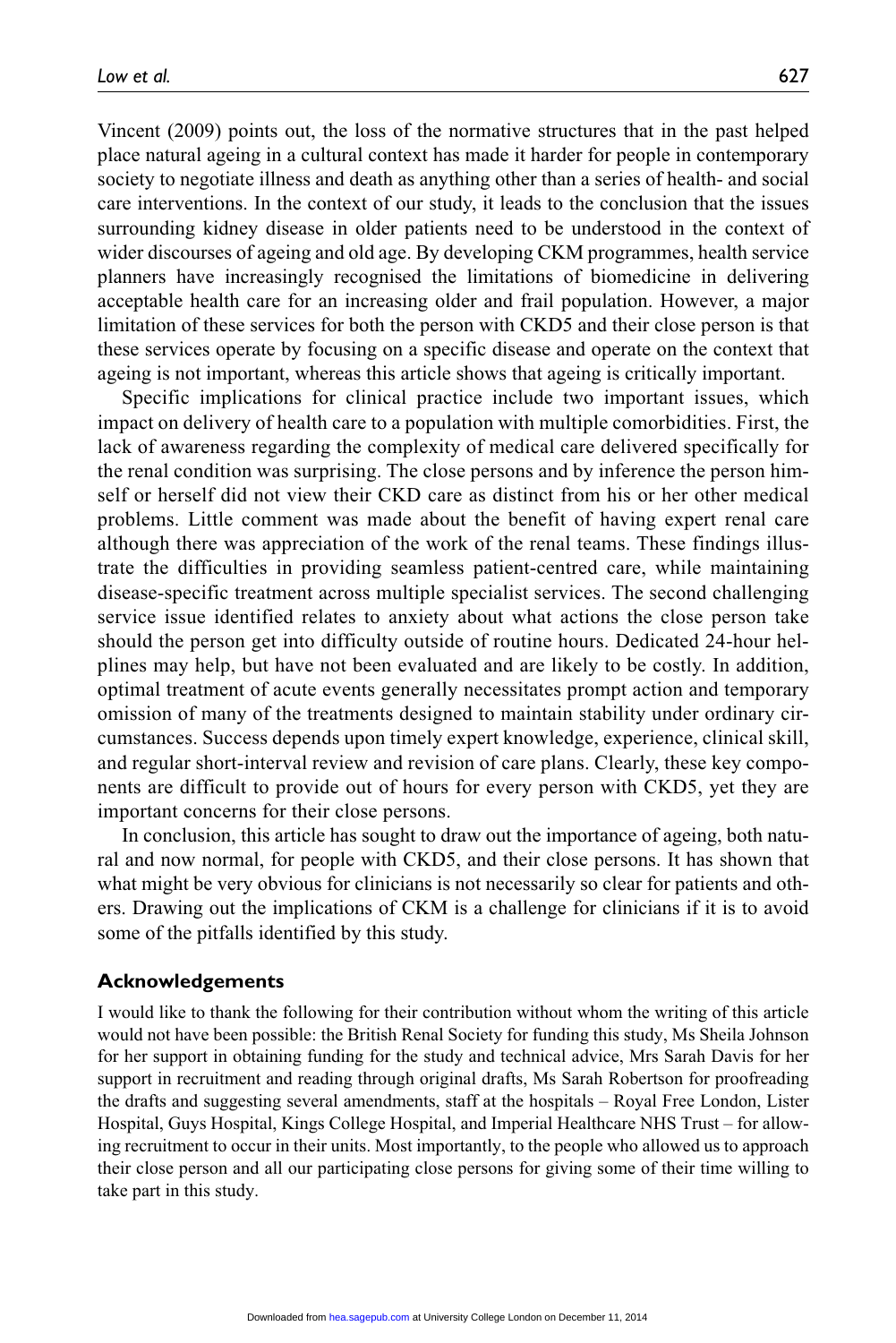#### **Funding**

This study was funded by the British Renal Society (08/006).

#### **References**

- Ashby M, Hoog C, Kellehear A, et al. (2005) Renal dialysis abatement: Lessons from a social study. *Palliative Medicine* 19: 389–396.
- Blagg AJ (2007) The early history of dialysis for chronic renal failure in the United States: A view from Seattle. *American Journal of Kidney Diseases* 49: 482–496.
- Carson RC, Juszczak M, Davenport A, et al. (2009) Is maximum conservative management an equivalent treatment option to dialysis for elderly patients with significant comorbid disease? *Clinical Journal of the American Society for Nephrology* 4: 1611–1619.
- Costa D (2005) Causes of improving health and longevity at older ages: A review of the explanations. *Genus* 61: 21–38.
- De Biase V, Tobaldini O, Boaretti C, et al. (2008) Prolonged conservative treatment for frail elderly patients with end-stage renal disease: The Verona experience. *Nephrology Dialysis and Transplantation* 23: 1313–1317.
- Higgs P, Leontowitsch M, Stevenson F, et al. (2009) 'Not just old and sick': The will to health in later life. *Ageing and Society* 29: 687–707.
- Jones IR and Higgs P (2010) The natural, the normal and the normative: Contested terrains in ageing and old age. *Social Science & Medicine* 71: 1513–1519.
- Kirkwood T (1999) *Time of Our Lives: The Science of Human Ageing*. London: Weidenfeld & Nicolson.
- Levey AS, Atkins R, Coresh J, et al. (2007) Chronic kidney disease as a global public health problem: Approaches and initiatives – A position statement from Kidney Disease Improving Global Outcomes. *Kidney International* 72: 247–259.
- Low J, Smith G, Burns A, et al. (2008) The impact of end stage kidney disease (ESKD) on close persons: A literature review. *NDT Plus* 2: 67–79.
- Montgomery RJV, Rowe JM and Kosloski K (2007) Family caregiving and congestive heart failure. Review and analysis. In: Blackburn JA and Dulmus CN (eds) *Handbook of Gerontology: Evidence-Based Approaches to Theory, Practice, and Policy*. Hoboken, NJ: John Wiley & Sons, pp. 426–454.
- Morton RL, Tong A, Howard K, et al. (2010) The views of patients and carers in treatment decision making for chronic kidney disease: Systematic review and thematic synthesis of qualitative studies. *BMJ* [340: c12. Available at: http://www.bmj.com/highwire/filestream/343695/](http://www.bmj.com/highwire/filestream/343695/field_highwire_article_pdf/0/bmj.c112) field\_highwire\_article\_pdf/0/bmj.c112 (accessed 16 December 2013).
- Morton RL, Turner RM, Howard K, et al. (2012) Patients who plan for conservative care rather than dialysis: A national observational study in Australia. *American Journal of Kidney Diseases* 59: 419–427.
- Murtagh FEM (2009) *Understanding and improving quality of care for people with conservatively-managed stage 5 chronic kidney disease – The course of symptoms and other concerns over time*. PhD Thesis, King's College London, London.
- Murtagh FEM and Sheerin N (2010) Conservative management of end-stage renal disease. In: Chambers EJ, Germain M and Brown E (eds) *Supportive Care for the Renal Patient*. Oxford: Oxford University Press, pp. 253–268.
- Murtagh FEM, Marsh JE, Donohoe P, et al. (2007) Dialysis or not? A comparative survival study of patients over 75 years with chronic kidney disease stage 5. *Nephrology Dialysis and Transplantation* 22: 1955–1962.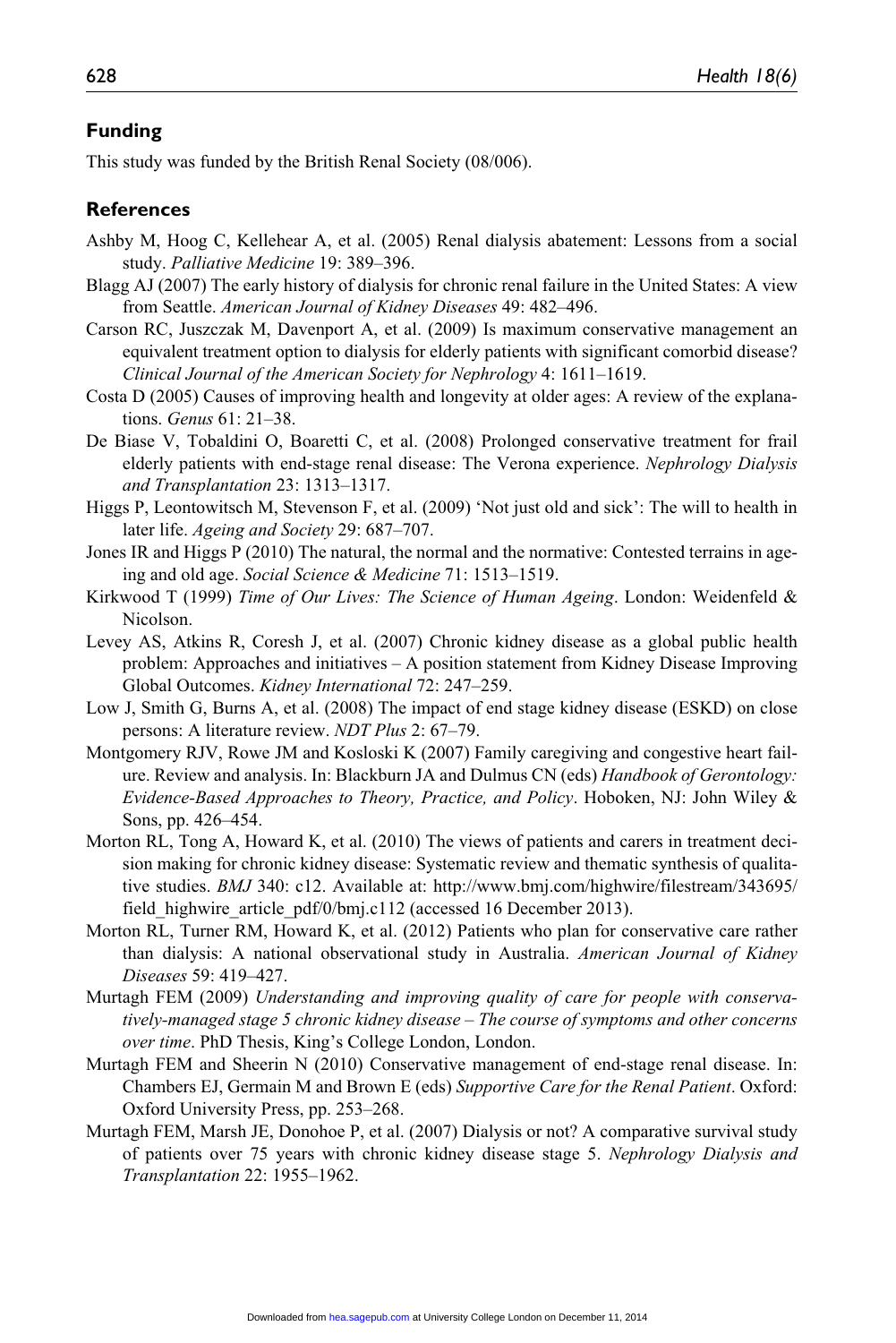- Mykytyn CE (2009) Anti-aging is not necessarily anti-death: Bioethics and the front lines of practice. *Medicine Studies* 1: 209–228.
- Nicholson C, Meyer J, Flatley M, et al. (2012) Living on the margin: Understanding the experience of living and dying with frailty in old age. *Social Science & Medicine* 75: 1426–1432.

Pickard S (2011) Health, illness and normality: The case of old age. *BioSocieties* 6: 323–341.

- Smith C, Da Silva Gane M, Chandna S, et al. (2003) Choosing not to dialyse: Evaluation of planned non-dialytic management in a cohort of patients with end-stage renal failure. *Nephron Clinical Practice* 95: c40–c46.
- The National End of Life Care Programme (2008) End of life care in advanced kidney disease: [A framework for implementation. Available at: http://www.ncpc.org.uk/sites/default/files/](http://www.ncpc.org.uk/sites/default/files/EndOfLifeCareInAdvancedKidneyDisease.pdf) EndOfLifeCareInAdvancedKidneyDisease.pdf (accessed 25 February 2014).
- Vincent J (2009) Ageing, anti-ageing, and anti-anti-ageing: Who are the progressives in the debate on human biological ageing. *Medicine Studies* 1: 197–208.

#### **Author biographies**

Joe Low is a Senior Research Fellow at the Marie Curie Palliative Care Research Unit, University College London. He is a health psychologist and palliative care researcher, whose main research interest includes the following: palliative care in non-malignant disease, the impact of caring on close family members, the delivery of psychological care, and the evaluation of complex interventions. Initially a mixed methods researcher, he has used a qualitative approach to explore both patients' experience of their disease and close persons' experience of caring for the patient.

Jason Myers draws on a range of critical social theories to deconstruct the relationships between people and places. His research and teaching has crossed the many divides of Social, Cultural and Health Geography. His PhD employed photoelicitation and caption writing to (re)consider various aspects of the lived experience of HIV for gay men in Auckland, New Zealand. His work was published in a number of international journals and edited books.

Glenn Smith with a Social Science background in human geography and politics, specialises in using qualitative, and in particular, narrative methods to explore the social politics of health, medicine, and well-being. His research interests include chronic illness, disability, sexuality, organ donation, naturism, and patient choice. He has published both in a wide variety of international journals and in an international law book on the human rights of disabled people, and he has been a consultant for several documentaries.

Paul Higgs is Professor of the Sociology of Ageing at University College London. He has coauthored several key texts: *Cultures of Ageing: Self, Citizen and the Body* (2000), *Contexts of Ageing: Class, Cohort and Community* (2005) and *Ageing, Corporeality and Embodiment* (2013), and *Medical Sociology and Old Age: Towards a Sociology of Health in Later Life* (Routledge, 2008). He has been involved in the English Longitudinal Study of Ageing (ELSA) since its start and is currently researching the topic of new ageing populations with Karen Lowton. He is an academician of the Academy of Social Sciences and a Fellow of the Gerontological Society of America.

Aine Burns is a Consultant Nephrologist and Honorary Senior Lecturer at the Centre for Nephrology, Royal Free Campus, University College London. She has a wealth of clinical experience in the management of all renal diseases and also has a special interest in the nephrology of older patients. She set up one of the first active conservative care programmes for patients with end-stage kidney disease in the UK and has published extensively on this approach to caring for elderly patients with high comorbidity and poor functional status.